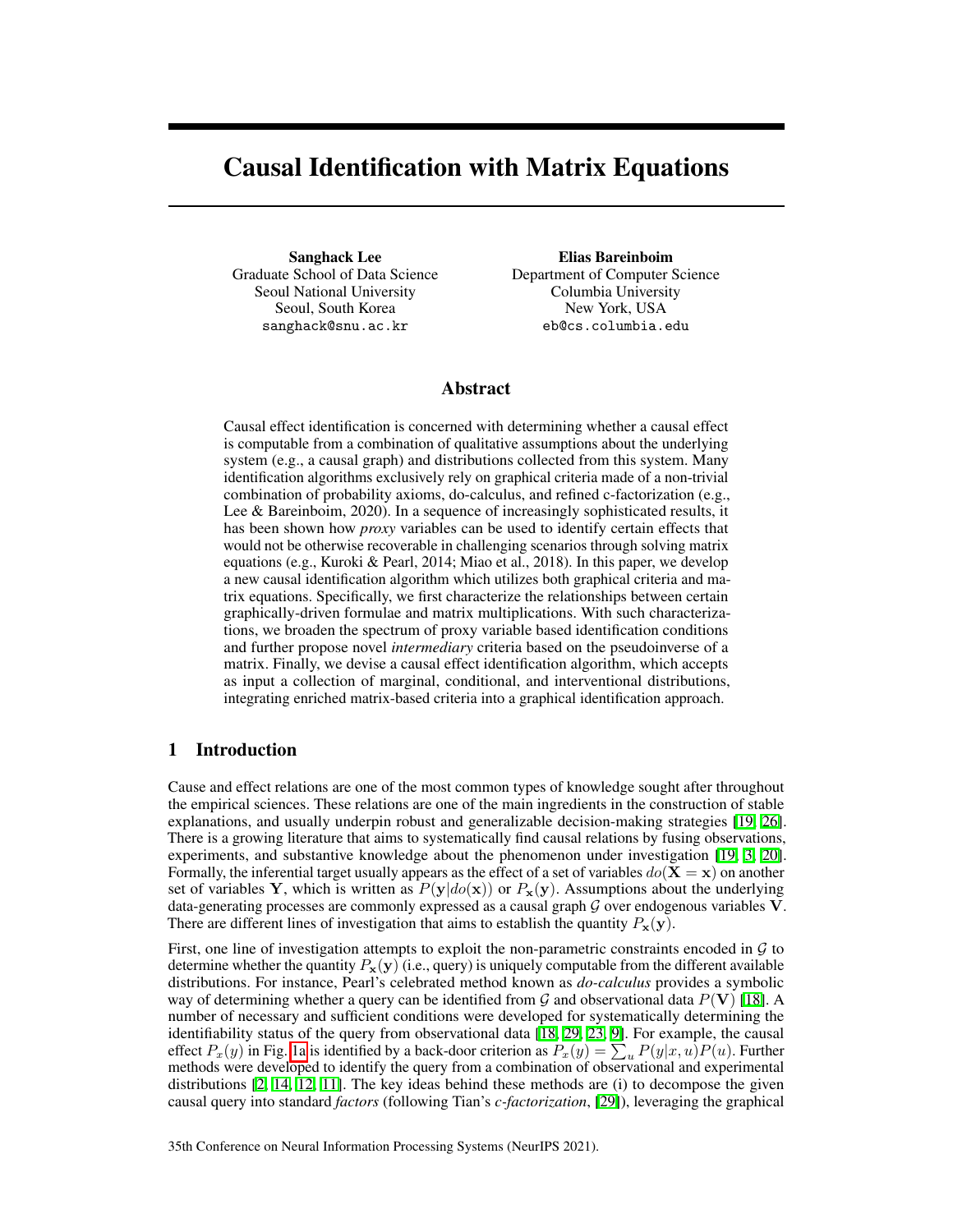<span id="page-1-0"></span>

Figure 1: Causal graphs: (a) with a back-door condition; (b) with *W* as a proxy for *U*; (c) with proxies *W* and *Z* for *U*. (d) A causal graph *G* where a causal effect  $P_x(y)$  can be computed by estimating each of  $P_{x_2}(t)$  (light blue, left) and  $P_{t,x_1}(y)$  (light red, right) using MGT criterion.

constraints, and (ii) to identify these factors individually, matching one of the available distributions. We call this the factorization-based approach.

Another line of investigation attempts to exploit assumptions about the relationship between unobserved confounders and the observable variables through the idea of proxy variables  $[5, 8, 10, 15, 32]$  $[5, 8, 10, 15, 32]$  $[5, 8, 10, 15, 32]$  $[5, 8, 10, 15, 32]$  $[5, 8, 10, 15, 32]$  $[5, 8, 10, 15, 32]$  $[5, 8, 10, 15, 32]$  $[5, 8, 10, 15, 32]$  $[5, 8, 10, 15, 32]$ . These methods rely on the cardinality and complexity of these relationships, which will possibly lead to the invertibility of certain matrices. The focus is usually on local conditions involving the treatment  $X$ , the outcome  $Y$ , and the proxies  $W$ ,  $Z$  for the set of unobserved confounders  $U$ ; for example, see Fig.  $\overline{16}$ . Note that since *U* is unobserved, the effect of *X* on *Y*, i.e.,  $P_x(y)$ , is provably not identifiable by standard graphical methods discussed earlier. Still, if the distribution of the proxy given the unobserved confounder is available  $P(W|U)$ , in addition to  $P(X, Y, W)$ , the quantity  $P_x(y)$  can be computed under the invertibility of  $P(W|U)$ , a matrix representation of  $P(W|U)$ where  $P(W|U)_{i,j} = P(w_i|u_j)$  (see Eq. [\(3\)](#page-4-0) for detail). In case of Fig. [1c,](#page-1-0) the causal effect  $P_x(y)$  is identified from  $P(X, Y, W, Z)$  through the following,<sup>11</sup>

<span id="page-1-3"></span>
$$
P_x(y) = \mathbf{P}(y|Z, x)\mathbf{P}(W|Z, x)^{-1}\mathbf{P}(W),\tag{1}
$$

where  $P(W|Z, x)$  has rank matching the size of domain of the unmeasured confounder *U*. Although typically not framed in terms of identification with multiple datasets, this setting corresponds to identifying  $P_x(y)$  with, e.g., marginal distributions  $\{P(X, Y, Z), P(W, X, Z)\}$  or conditional distributions  $\{P(Y|Z,x), P(W|Z,x), P(W)\}$ . We call this the proxy approach.<sup>2</sup>

Despite all the power and successes achieved by the factorization and proxy approaches, there exist still interesting cases not covered by any of them individually. To witness, consider the causal graph in Fig. [1d](#page-1-0) and first notice that the effect is *not* identified from each approach. On the other hand, if we combine both approaches, we are able to obtain the causal effect is identifiable and given by,

$$
P_{\mathbf{x}}(y) = \sum_{t} P_{\mathbf{x}}(t, y) = \sum_{t} P_{t, x_1}(y) P_{x_2}(t)
$$
  
=  $\sum_{t} [\mathbf{P}(y|Z_1, x_1, t)\mathbf{P}(W_1|Z_1, x_1, t)^{-1}\mathbf{P}(W_1)][\mathbf{P}(t|Z_2, x_2)\mathbf{P}(W_2|Z_2, x_2)^{-1}\mathbf{P}(W_2)],$ 

where  $P_{t,x_1}(y)$  and  $P_{x_2}(t)$ , the two factors of the query, are individually identified with the help of the proxy approach, i.e., Eq.  $(1)$ .

Our goal in this paper is to explicate how this can be accomplished from first principles. More broadly, we will develop a flexible and general graphical identification approach that combines both the factorization and matrix equations (the underpinning idea of proxy-based methods). More specifically, our contributions are as follows:

- 1. We connect the graphical and matrical approaches by characterizing matrix equations of probability distributions driven by graphical constraints in a causal graph. This leads to a better understanding of the identification through solving systems of equations.
- 2. Building on this new characterization, we generalize proxy-based criteria and devise novel intermediary pseudoinverse criteria so as to identify a causal effect by utilizing the general inverse of a matrix and diverse collection of distributions.

<span id="page-1-1"></span><sup>&</sup>lt;sup>1</sup>We focus on discrete variables. Detailed discussion on a continuous case can be found in  $\Box$ . We refer this identification condition *MGT criterion* where the acronym MGT comes from the surnames of the authors in [\[15\]](#page-10-9).

<span id="page-1-2"></span><sup>&</sup>lt;sup>2</sup> Recent work in this line of research use the term *proximal causal inference* (PCI) [\[25,](#page-10-10) [[27,](#page-10-11) [[33,](#page-11-1) [[6\]](#page-9-6). [\[27\]](#page-10-11) generalizes the results in [\[15\]](#page-10-9) to allow observed confounders as well. [\[25\]](#page-10-10) considered combining graphical and proximal approaches, similar to the motivational example.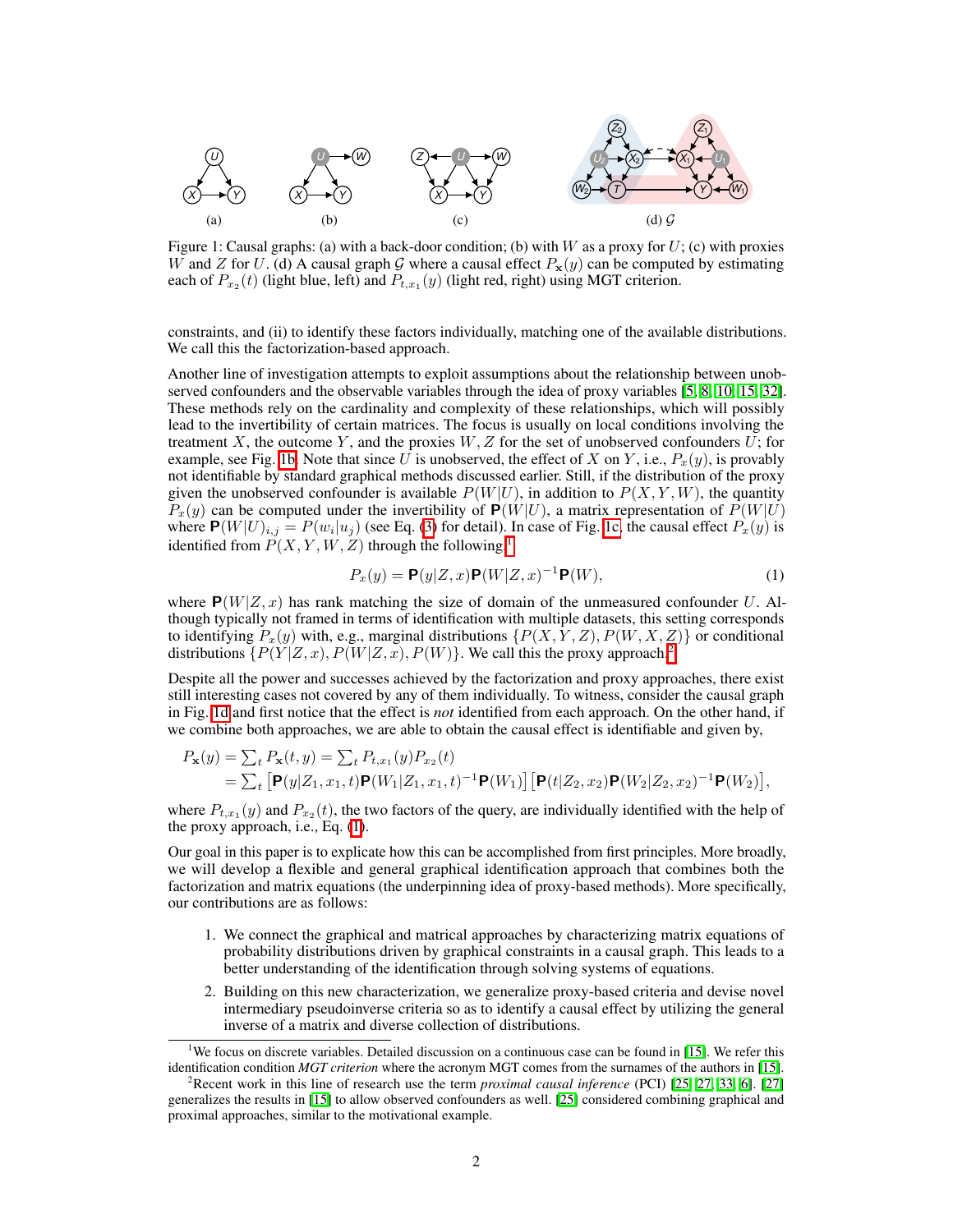3. We develop a general identification algorithm that amalgamates graphical and matrical approaches, returning an identification formula for a causal query given a causal diagram and a set of marginal, experimental, and conditional distributions. We show that this method subsumes current state of the art in the literature.

# 2 Preliminaries

We follow notational conventions from literature on causal inference. We denote a variable by an upper case letter  $Y$ , and its value is denoted by its corresponding lower case letter  $y$  in the domain  $\mathfrak{X}_Y$ . A set of variables will be denoted by a bold capital letter Y with its value y. We may use  $\cup$ , instead of  $\cup$ , to emphasize the union of two *disjoint* sets. Given  $\mathbf{Z} \subseteq \mathbf{W}$ ,  $\mathbf{w} \setminus \mathbf{Z}$  denotes the value of  $W\Z$  consistent with w. Let  $a/B = (A \cap B, a\B)$  which retains B as a set of variables and values of a excluding **B**. Without loss of generality, we refer  $P_Z(V'|W)$  a distribution. We may employ *conditional* to emphasize  $W \supseteq \emptyset$ , *experimental* or *interventional*  $Z \supseteq \emptyset$  compared to *observational*  $\mathbf{Z} = \emptyset$ , and *marginal* if  $\mathbf{Z} \cup \mathbf{W} \cup \mathbf{V}' \subseteq \mathbf{V}$ .

We employ structural causal models (SCMs)  $\boxed{19}$ , Ch. 7] as the semantical framework to represent a domain of interest. An SCM M is a quadruple  $\langle U, V, P(U), F \rangle$ . A set of exogenous variables U, which follows  $P(U)$ , is determined by factors outside the model. V is a set of endogenous variables whose values are determined by functions  $\mathbf{F} = \{f_i\}_{V_i \in \mathbf{V}}$  such that  $V_i \leftarrow f_i(\mathbf{pa}_i, \mathbf{u}_i)$ where  $\mathbf{PA}_i \subseteq \mathbf{V} \setminus \{V_i\}$  and  $\mathbf{U}_i \subseteq \mathbf{U}$ . Further,  $do(\mathbf{x})$  represents the operation of holding a set **X** to a constant x regardless of their original mechanisms. Such intervention induces a submodel  $\mathcal{M}_{x}$ , which is *M* with  $f_X$  replaced to *x* for  $X \in \mathbf{X}$ . The distribution over **V** induced by the submodel is denoted by  $P_x(\mathbf{V})$ . We may employ letter *Q* to denote an interventional distribution, e.g.,  $Q = P_x$ .

Each SCM (model, for short) induces a causal diagram (or causal graph)  $G = \langle V, E \rangle$ , where each type of edge represents a different causal relationship among the variables: (i)  $X \rightarrow Y$  if *X* is used as an argument of  $f_Y$ ; and (ii)  $X \leftrightarrow Y$  if  $U_X$  and  $U_Y$  are correlated. Given a causal diagram  $G$ , familial relationships among its vertices are denoted by pa and an for parents and ancestors, respectively. Further, An is a set of ancestors including its argument as well. We denote by  $\mathcal{G}_{\overline{X}Z}$  an edge subgraph of  $G$  which removes edges incoming to **X** and outgoing from **Z**. Causal relationships among other variables are captured in  $G\backslash X$ , which is the subgraph of *G* over  $V\backslash X$ . A vertex induced subgraph is denoted by  $G[V']$  where  $V' \subseteq V$ . Causal effect identification relies heavily on standard graphical constraints imposed by a causal diagram such as d-separation (reading off conditional independence from the graph,  $[30, 7]$  $[30, 7]$  $[30, 7]$ ) and do-calculus (equivalence among interventional probabilities)  $[18]$ , which we present in the Appendix for completeness.

The *latent projection* (or projection, for short) of a causal diagram is a causal diagram retaining the causal relationships among a subset of variables. We denote by  $G\langle V'\rangle$  the latent projection of *G* onto  $V' \subseteq V$ , the causal graph over  $V'$  [\[31\]](#page-11-3). Conditional independence (CI) statements and do-calculus  $\boxed{18}$  on a projection are valid in  $\mathcal G$ , vice versa. We formally define a latent projection in the supplementary material. The omitted proofs and derivations are also provided in  $[13]$ .

## <span id="page-2-0"></span>3 Characterization of Matrix Equations of Graphical Constraints

In this section, we present characterizations of graphical constraints in a given causal diagram *G*, leading to equations expressed as the multiplication of matrices. The characterizations will further advance our understanding on the constraints imposed over the distributions generated by the underlying system compared to simple equivalence relationships such as conditional independence and do-calculus. To begin with, we denote by  $P$  the matrix representation of a distribution  $P$  where free outcome variables are rows and free condition or intervention variables correspond to columns. For instance,  $P_{a,B}(C,d)$  is a  $|\mathfrak{X}_C| \times |\mathfrak{X}_B|$  matrix and  $P_r(A,b|C,d)$  is a  $|\mathfrak{X}_A| \times |\mathfrak{X}_C|$  matrix. Further, we may use ' and '' to represent two disjoint subsets such that  $B = B' \cup B''$ .

Chain Rule with Conditional Independence The definitions of conditional and marginal distributions naturally lead to a sum of a product of probabilities. Let  $Q = P_r$  be an arbitrary interventional distribution. Let  $A$ ,  $B$ ,  $C$ , and  $R$  be disjoint. A marginal probability over chain-rule-induced multi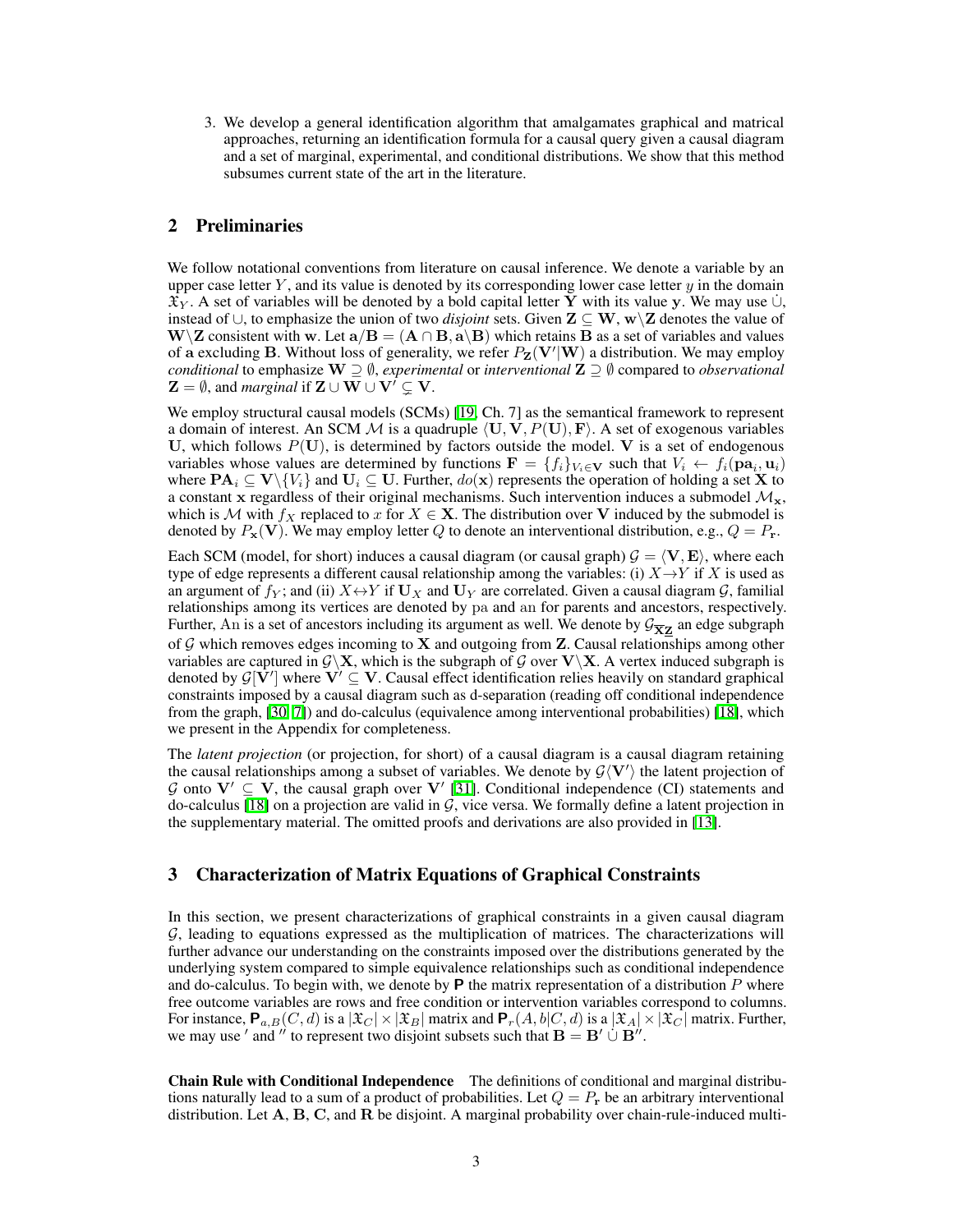plication is expressed as

$$
Q(\mathbf{a},\mathbf{b}'|\mathbf{c})=\sum_{\mathbf{b}''}Q(\mathbf{a}|\mathbf{b},\mathbf{c})Q(\mathbf{b}|\mathbf{c})=\mathbf{Q}(\mathbf{a}|\mathbf{b}',\mathbf{B}'',\mathbf{c})\mathbf{Q}(\mathbf{B}'',\mathbf{b}'|\mathbf{c}).
$$

Considering conditional independence, we can further enrich such a characterization.

<span id="page-3-1"></span>**Lemma 1.** *Given a causal diagram G, let*  $Q = P_r$  *for some*  $r \in \mathfrak{X}_R$  *where*  $R \subsetneq V$ *. Let*  $\mathbf{A}, \mathbf{B}, \mathbf{C}, \mathbf{D}, \mathbf{E}$  *be disjoint subsets of*  $\mathbf{V}\backslash\mathbf{R}$ *. If*  $(\mathbf{D} \perp \mathbf{A} \mid \mathbf{B}, \mathbf{C}, \mathbf{E})$  *and*  $(\mathbf{E} \perp \mathbf{B} \mid \mathbf{C}, \mathbf{D})$  *in*  $\mathcal{G}\backslash\mathbf{R}$ , then,  $\mathbf{Q}(\mathbf{A},\mathbf{b}'|\mathbf{c},\mathbf{D},\mathbf{e}) = \mathbf{Q}(\mathbf{A}|\mathbf{b}',\mathbf{B}'',\mathbf{c},\mathbf{e})\mathbf{Q}(\mathbf{B}'',\mathbf{b}'|\mathbf{c},\mathbf{D})$ .

The lemma emphasizes the condition under which the result of multiplication is a matrix not just a row or column. A special case of the lemma is appeared in MGT criterion where the inverse of a matrix multiplication  $P(W|Z, x) = P(W|U, x)P(U|Z, x)$  is utilized so as to cancel out an unknown distribution  $P(W|U) = P(W|U, x)$ .

Adjustment Criterion Given a graph  $G$  and a causal effect of interest  $P_x(y)$ , the adjustment criterion  $[24]$  seeks a set of covariates  $\mathbf{Z} \subseteq \mathbf{V}\setminus\mathbf{X}\setminus\mathbf{Y}$ , called an *adjustment set* for a causal effect  $P_x(y)$ , which grants the following expression,  $P_x(y) = \sum_z P(y|x, z)P(z)$ . Adjustment criterion generalizes back-door criterion  $[19]$ . Its matricized expression with employing  $Q = P_r$  is

$$
Q_{\mathbf{x}}(\mathbf{y}) = \sum_{\mathbf{z}} Q(\mathbf{y}|\mathbf{x}, \mathbf{z}) Q(\mathbf{z}) = \mathbf{Q}(\mathbf{y}|\mathbf{x}, \mathbf{Z}) \mathbf{Q}(\mathbf{Z}).
$$

This simple expression plays a central role in the identification with proxy variables.

In many settings, the left hand side (LHS) is the query of interest and two terms in the RHS are usually available or to be inferred using other available quantities. However, substituting value y with Y, we can further yield (under invertibility assumption)  $\mathbf{Q}(\mathbf{Z}) = \mathbf{Q}(\mathbf{Y}|\mathbf{x}, \mathbf{Z})^{-1}\mathbf{Q}_{\mathbf{x}}(\mathbf{Y})$ , which restores the covariate distribution of interest given a causal effect and conditional distribution.

**C-Factorization** C-factorization  $[28]$  decomposes a causal effect  $P_x(y)$  into the sum-product of c-factors (simply, factors) with respect to the given causal diagram *G*. Without loss of generality, let X be minimal such that no  $X' \subsetneq X$  satisfies  $P_{x'}(y) \neq P_{x}(y)$  (i.e., overriding X by an<sup> $G_{\overline{X}}(Y) \cap X$ ).</sup> For any projection *H* of *G* that preserves  $X \cup Y$ , the following holds:

$$
P_{\mathbf{x}}(\mathbf{y}) = \sum_{\mathbf{y}^+ \backslash \mathbf{y}} P_{\mathbf{x}}(\mathbf{y}^+) = \sum_{\mathbf{y}^+ \backslash \mathbf{y}} \prod_{\mathbf{Y}_i \in \mathcal{C}(\mathcal{H}[\mathbf{Y}^+])} P_{\text{pa}^{\mathcal{H}}(\mathbf{y}_i) \backslash \mathbf{y}_i}(\mathbf{y}_i),
$$
\n(2)

where  $Y^+ = An^{H\underline{x}}(Y)$  and  $C(\cdot)$  is the c-component decomposition (partitioning the variables in the graph based on their connectivity through bidirected edges). Given a query  $P_x(y)$ , we let c-factors  $\mathbb{F}_{\mathcal{H}} = \{(\mathbf{X}_i, \mathbf{Y}_i)\}_i$  where  $\{\mathbf{Y}_i\}_i$  form the c-component decomposition of  $\mathcal{H}[\mathbf{Y}^+]$  and  $\mathbf{X}_i =$  $pa^{\mathcal{H}}(\mathbf{Y}_i)\backslash\mathbf{Y}_i$ . The general identification method under partial-observability [\[12\]](#page-10-7) can be summarily described as finding *H* such that each factor is identified by one of the available distributions.

Let us denote  $X_{ij} = X_i \cup X_j$ . We focus here on the sum-product of a pair of factors at some latent projection *H*, which satisfies  $P_{\mathbf{x}_i}(\mathbf{y}_i)P_{\mathbf{x}_j}(\mathbf{y}_j) =$  $P_{\mathbf{x}_{ij} \setminus \mathbf{y}_{ij}} (\mathbf{y}_{ij})$  where the values are consistent [\[12\]](#page-10-7). Now consider the summation over  $\mathbf{Z} \subseteq \mathbf{X}_i \cap \mathbf{Y}_j$ . Then,

$$
\sum_{\mathbf{z}} P_{\mathbf{x}_i \setminus \mathbf{z}, \mathbf{z}}(\mathbf{y}_i) P_{\mathbf{x}_j}(\mathbf{y}_j \setminus \mathbf{z}, \mathbf{z}) = P_{\mathbf{x}_{ij} \setminus \mathbf{y}_{ij}}(\mathbf{y}_{ij} \setminus \mathbf{Z}).
$$

<span id="page-3-3"></span><span id="page-3-0"></span>**Y***<sup>i</sup>* **X***<sup>j</sup>* **X***<sup>i</sup>* **Z Y***<sup>j</sup>* (a) Euler diagram 7 2  $1)$   $\sim$   $(6)$ 5) (4) (3  $(h)$ 

To properly represent this as a matrix multiplication, we should decide which variables will become rows and columns. Two matrices to be multiplied should share only Z, and other common variables, appearing in the



two terms, or non-matching variables, appearing as intervention in left term and outcome in right term, need to be set to constants. To help understand, we illustrate in Fig.  $\overline{2a}$  the set relationships among  $X_i$ ,  $Y_i$ ,  $X_j$ , and  $Y_j$  in the case of  $Z = X_i \cap Y_j$ .

<span id="page-3-2"></span>Therefore,  $Y_i \cap X_j$  (the shared variables other than Z) and  $(X_i \cup Y_j) \setminus Z$  (the non-matching variables) are fixed. These fixed variables are not colored in Fig.  $\overline{2a}$ . As a result, we can obtain a submatrix of  $P_{X_{ij}}Y_{ij}(Y_{ij}\setminus Z)$  as the multiplication of the submatrices of  $P_{X_i}(Y_i)$  and  $P_{X_j}(Y_j)$  obtained via fixing variables.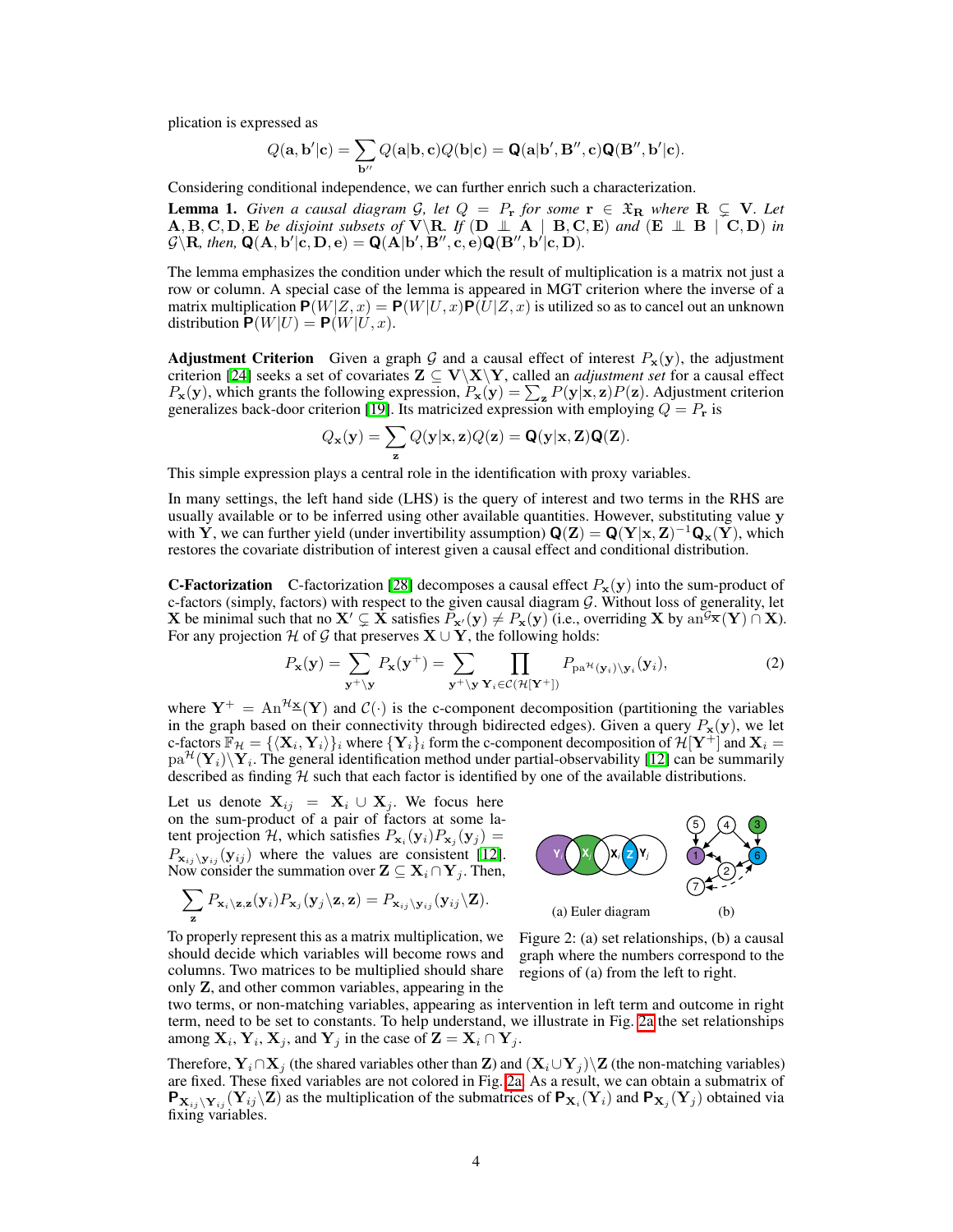<span id="page-4-3"></span>

Figure 3: Causal diagrams admitting single- and double-proxy settings with surrogate experiments.

Lemma 2 (Matrix Equation of C-Factorization with Two Factors). *Given a causal diagram G and an experimental distribution*  $Q = P_r$  *where a causal effect is c-factorized as*  $Q_x(y)$  =  $\sum_{\mathbf{z}} Q_{\mathbf{x}_i}(\mathbf{y}_i) Q_{\mathbf{x}_j}(\mathbf{y}_j)$  in a projection H of  $\mathcal{G}\setminus\mathbf{R}$ , the effect can be represented as a matrix multiplication, if  $\mathbf{Z} \subseteq \mathbf{X}_i \cap \mathbf{Y}_j$ *. Further, the corresponding matrix equation is* 

$$
\mathbf{Q}_{(\mathbf{x}_{ij}\setminus \mathbf{y}_{ij})/(\mathbf{X}_{j}\setminus \mathbf{X}_{i}\setminus \mathbf{Y}_{i})}((\mathbf{y}_{ij}\setminus \mathbf{Z})/(\mathbf{Y}_{i}\setminus \mathbf{X}_{j}))=\mathbf{Q}_{\mathbf{x}_{i}/\mathbf{Z}}(\mathbf{y}_{i}/(\mathbf{Y}_{i}\setminus \mathbf{X}_{j}))\mathbf{Q}_{\mathbf{x}_{j}/(\mathbf{X}_{j}\setminus \mathbf{X}_{i}\setminus \mathbf{Y}_{i})}(\mathbf{y}_{j}/\mathbf{Z}).
$$

We illustrate a causal graph in Fig.  $2b$  where each variable matches to each region in the Euler diagram (Fig.  $2a$ ). With  $\mathbf{Z} = \{6\}$  and for an arbitrary instantiation of variables  $V_2$ ,  $V_4$ ,  $V_5$ , and  $V_7$ ,  ${\bf P}_{V_3,v_4,v_5}(V_1,\overline{v_2,v_7}) = {\bf P}_{v_4,v_5,V_6}(V_1,v_2) {\bf P}_{v_2,V_3,v_4}(V_6,v_7).$ 

In this section, we connected different graphical constraints—from chain-rule with conditional independence to c-factorization—induced identification formulae to matrix equations. Results presented in this section are by no means complete yet cover, to the best of our knowledge, every sum-product expression appeared in both graphical and matrical identification approaches. Nevertheless, this suite of characterizations will provide a fundamental understanding of the mathematical structures involved in the identification methods with matrical expressions.

## <span id="page-4-4"></span>4 Generalized Proxy-based Criteria

Equipped with the characterization from the previous section, we revisit single- and double-proxy settings [\[5,](#page-9-3) [8,](#page-9-4) [10,](#page-9-5) [15\]](#page-10-9) more formally, which identify a causal effect through the combination of chain rule, adjustment criterion (c-factorization), and inverses of matrices given an observational distribution and additional external study involving an unobserved confounder. We investigate its extension capable of utilizing other types of available distributions. Results presented in this section is crucial in adopting matrical approaches into a factorization-based identification algorithm.

<span id="page-4-1"></span>

**Single-Proxy Setting** We illustrate in Fig.  $\overline{A}$  the available distributions and unknown distributions, considered in Fig.  $\overline{1b}$ , that can lead to  $P_x(y)$ . In the figure, a matrix multiplication  $A = B \cdot C$  is represented as  $B \rightarrow A \leftarrow C$ 

<span id="page-4-0"></span>Figure 4: Schematic for a single proxy setting. Gray and red lines are for elementwise matrix multiplication and adjustment criterion, respectively.

with positions annotated. First, note that  $(X, Y \perp\!\!\!\perp W \mid U)$  in a causal graph  $G$  is central, which grants  $P(W|U, x, y) = P(W|U, x) = P(W|U)$ . If  $P(W|U)$  is invertible,<sup>3</sup> the three distributions  $P(y, U|x)$ ,  $P(U|x)$ , and  $P(U)$  are obtained where  $P(y|U, x)$  is computed by chain rule (Lemma  $\overline{\Pi}$ ). Then,  $P_x(y)$  is, with  $\oslash$  denoting elementwise division,

$$
\left(\underbrace{\left(\mathbf{P}(W|U)^{-1}\mathbf{P}(y,W|x)\right)}_{\mathbf{P}(y,U|x)}\odot \underbrace{\left(\mathbf{P}(W|U)^{-1}\mathbf{P}(W|x)\right)}_{\mathbf{P}(U|x)}\right)^{\top}\underbrace{\mathbf{P}(W|U)^{-1}\mathbf{P}(W)}_{\mathbf{P}(U)}.
$$
\n(3)

However, this scheme would not work in more restrictive conditions such as Fig.  $\overline{3a}$  or  $\overline{3b}$ . This challenging scenario can be handled if a different external study is available altogether with a surrogate

<span id="page-4-2"></span><sup>&</sup>lt;sup>3</sup>In case of *W* has more categorical values than *U*, one can coarsen *W* to *W'* ensuring that  $P(W'|U)$  is full rank. In other words,  $P(W|U)$  has full column rank.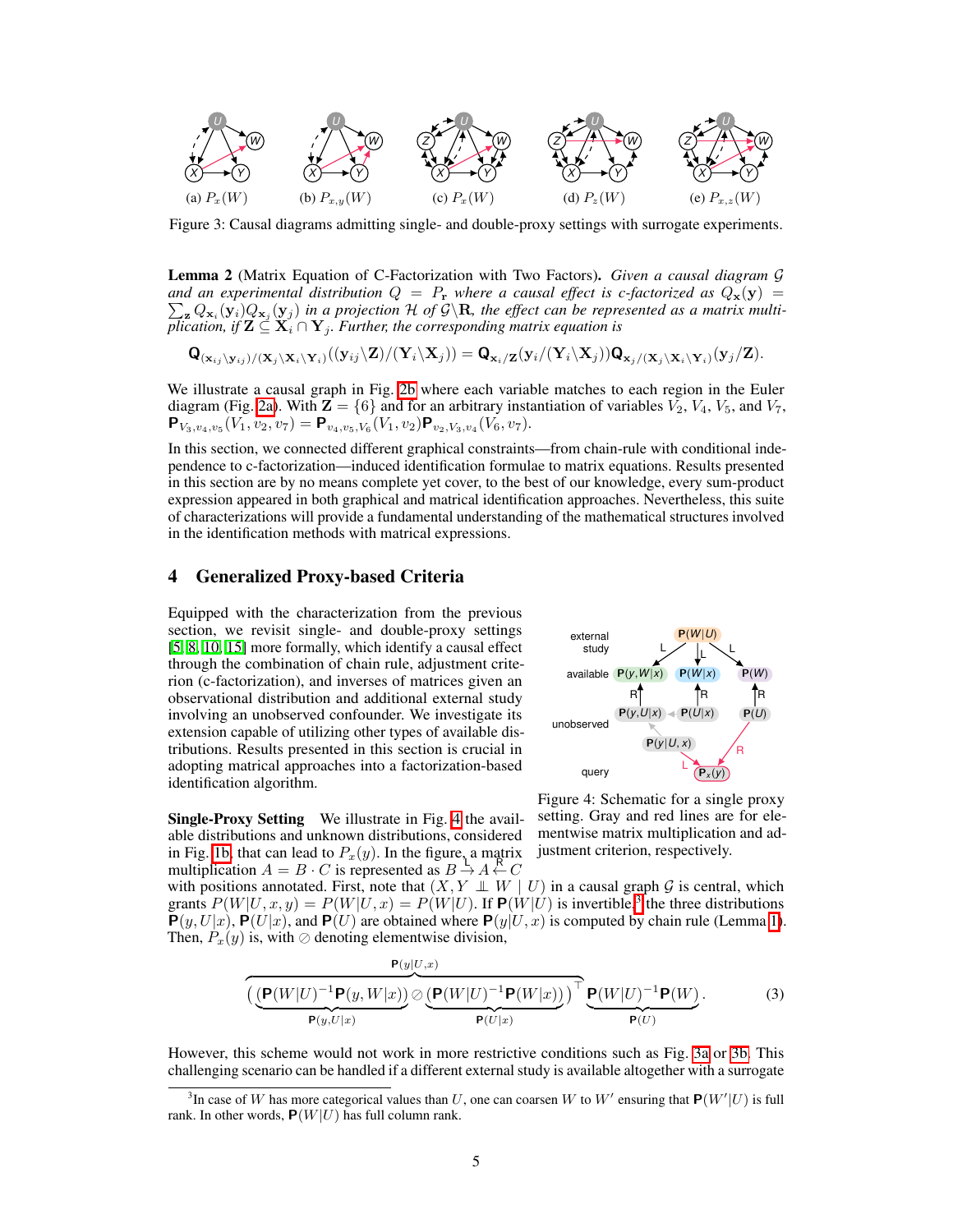experiment. For example, when only *Y* is independent to *W* given *U* and *X*, the availability of an external study  $P(W|U, x)$ , instead of  $P(W|U)$ , and a surrogate experiment  $P<sub>x</sub>(W)$ , in addition to the observational distribution  $P(Y, W, X)$ , suffices to identify the causal effect (see  $\boxed{13}$  for the derivations for Fig.  $\overline{3a}$ ,  $\overline{3b}$ ). These examples suggest that we can generalize the single proxy-based criterion to take advantage of a diverse collection of external studies and surrogate experiments.

<span id="page-5-1"></span>**Theorem 1.** *Given G*, let **X**, **Y**, **W**, **U**, and **R** *be disjoint subsets of* **V**,  $Q = P_r$  *for some*  $r \in \mathfrak{X}_R$ *, and*  $H = \mathcal{G}\backslash \mathbf{R}$ . A causal effect  $P_{\mathbf{r} \cdot \mathbf{x}}(\mathbf{y}) = Q_{\mathbf{x}}(\mathbf{y})$  *is identifiable if* (1) **U** *is an adjustment admissible set for*  $Q_x(y)$  *in*  $H$ *;* (2a)<sup>\*</sup>(Y  $\perp \perp$  **W**<sup> $\parallel$ </sup> U, X)<sub>H</sub> *and*  $Q(W|U,x)$ *, Q*(y, W|x) *and*  $Q(W|x)$  *are available where*  $Q(W|U, x)$  *has full column rank; or (2b)*  $(Y \nperp W | U, X)_H$  *and*  $Q(W|U, x, Y)$ *and*  $Q(Y, W|x)$  *are available where every*  $Q(W|U, x, y')$  *has full column rank for*  $y' \in \mathfrak{X}_Y$ ; (3)  $Q_{\mathbf{z}'}(\mathbf{W})$  *is available for*  $\mathbf{Z} \subseteq \mathbf{X} \cup \mathbf{Y}$  *and*  $\mathbf{Z}' = (\mathbf{X} \cup \mathbf{Y}) \setminus \mathbf{Z}$  *with*  $\mathbf{z}'$  *consistent with*  $\mathbf{x} \cup \mathbf{y}$  *such that*  $(Z \perp\!\!\!\perp W \mid U, Z')$  in  $\mathcal H$ ; and  $U$  is an adjustment admissible set for  $Q_{\mathbf{z}'}(\mathbf{W})$  in  $\mathcal H$ .

The theorem presents a sound condition to elicit the causal effect through combining various distributions especially when the given situation is more restrictive.

Double-Proxy Setting We now generalize MGT criterion to utilize distributions other than the originally considered observational study. MGT criterion for a double-proxy setting relies on the following conditions to identify  $P_x(y)$  with  $P(X, Y, Z, W)$ :

- (C1) *U* is an adjustment set for  $P_x(y)$  in  $G$ ;
- $(C2)$   $Y \perp\!\!\!\perp Z \mid U, X \text{ in } \mathcal{G};$
- (C3)  $Z, X \perp\!\!\!\perp W \mid U$  in  $G$ ; and
- (C4)  $P(W|Z, x)$  has rank  $|\mathfrak{X}_U|$ .

Under these conditions, algebraic relationships between a causal effect  $P_x(y)$  and other distributions can be illustrated as in Fig.  $\overline{5a}$  where the distributions form a closed loop alternating between (i) distributions with an unmeasured confounder and (ii) given distributions and a query. Among the four multipli-

<span id="page-5-0"></span>

Figure 5: Schematics of (a) MGT criterion and (b) its generalization (simplified)

cations,  $P_x(y)$  corresponds to an adjustment criterion (C1) so as to  $P_x(y) = \mathbf{P}(y|U, x)\mathbf{P}(U)$ . Others are due to the chain-rule combined with CI, e.g., (C2)  $P(y|U, x) = P(y|U, x, z)$  and (C3)  $P(W|U) = P(W|U, x, z)$ . With (C4), which implies that both  $P(W|U)$  and  $P(U|Z, x)$  are invertible under coarsening of *W* and *Z* if necessary  $[15, 1]$  $[15, 1]$  $[15, 1]$ , the causal effect  $P_x(y)$  can be expressed as Eq.  $[1]$ by subsequently rewriting  $P(U|Z, x)$  and  $P(y|U, x)$ , and contracting  $P(W) = P(W|U)P(U)$  (see [\[13\]](#page-10-12) Appendix  $\overline{C}$  for an illustration).

To examine the possible extension of the setting, we relax (C3), where the CI grants the use of matrix multiplication leading to a chain-rule  $P(W) = P(W|U)P(U)$  and  $P(W|Z, x) =$  $P(W|U)P(U|Z, x)$ . One can consider three relaxed versions of (C3), namely,  $(Z \perp W | U, X)$ ,  $(X \perp\!\!\!\perp W \mid U, Z)$ , and, ultimately, dropping (C3) illustrated respectively in Fig. [3c, 3d](#page-4-3) and [3e.](#page-4-3) For concreteness, consider the first relaxation  $(Z \perp\!\!\!\perp W \mid U, X)$ . The assumption grants  $\overline{P}(W|U, Z, x) = P(W|U, x)$ . Given that a surrogate experiment  $P_x(W)$  is accessible, and it can be decomposed as  $P_x(W) = P(W|U, x)P(U)$  where *U* is also an adjustment admissible set for  $P_x(w)$ , then,  $P_x(y)$  is identified. Other two relaxations turned out to be much more challenging, yet the causal effect can be identified by exploiting different surrogate experiments or additional external study (see  $\overline{13}$  Appendix  $\overline{C}$  for detail). Motivated by these examples, we present a theorem that extends MGT criterion with varying degrees of the assumption and data collection.

<span id="page-5-2"></span>**Theorem 2** (Generalized MGT Criterion). *Given a causal graph G, let*  $X, Y, Z, W, U, R \subset V$  *be disjoint sets of variables where*  $R$  *can be empty. Let*  $Q = P_r$  *for some*  $r \in \mathfrak{X}_R$  *and*  $\mathcal{H} = \mathcal{G} \setminus R$ *. Let*  $S \subseteq X \cup Z$ . A causal effect  $Q_x(y) = P_{x,r}(y)$  is identifiable in G if, for some  $z$ , (1) U is an adjustment *set for*  $Q_x(y)$  *in*  $H$ *;* (2) ( $Y \perp Z \perp U$ ,  $X)_{\mathcal{H}}$ *; (3)* ( $W \perp S' \perp U$ ,  $S)_{\mathcal{H}}$  *where*  $S' = (X \cup Z) \setminus S$ *; (4)* U is an adjustment set for  $Q_{s'}(\mathbf{W})$  in  $\mathcal{H}$ ; (5)  $\mathbf{Q}(\mathbf{W}|\mathbf{U},\mathbf{s}')$  is invertible; (6)  $\mathbf{Q}(\mathbf{U}|\mathbf{z}/(\mathbf{S} \cup \mathbf{Z}'),\mathbf{x})$ *is invertible for some*  $\mathbf{Z}' \subseteq \mathbf{Z} \backslash \mathbf{S}$  *and*  $Q(\mathbf{y}|\mathbf{z}/(\mathbf{S} \cup \mathbf{Z}'))$ ,  $\mathbf{x}$ *),*  $Q(\mathbf{W}|\mathbf{z}/(\mathbf{S} \cup \mathbf{Z}'))$ *, and*  $Q_{\mathbf{s}'}(\mathbf{W})$  *are available. Additionally,*  $Q(\mathbf{W}|\mathbf{U}, \mathbf{s}'/\mathbf{Z}')$  *is available if*  $\mathbf{Z}' \neq \emptyset$ *.*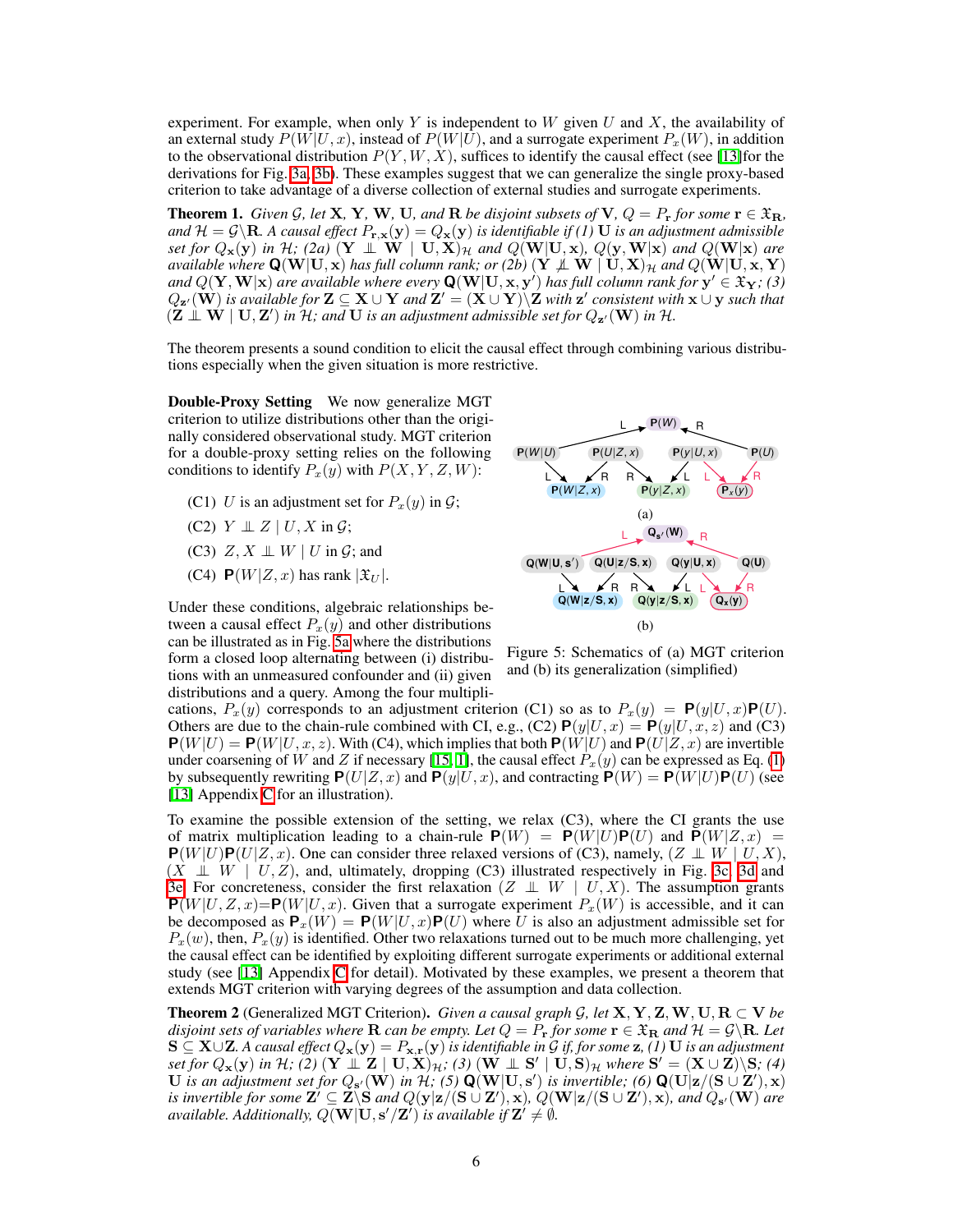The theorem broadens the applicability of the MGT criterion as an identification template to a range of collection of distributions. Although the conditions involved in generalizing MGT criterion non-trivial, we can similarly draw a (simplified) big picture of the generalized criterion as in Fig. **5b.** The key idea is relaxing the C3 condition for a set of variables while considering sets of variables (explicitly) and interventional distributions.

We have established generalized identification criteria exploiting proxy variables.<sup>[4](#page-6-0)</sup> The purpose of both criteria aligns well with the philosophy of general identification  $[14, 12]$  $[14, 12]$  $[14, 12]$  so that they can be smoothly integrated into graphical approaches.

#### <span id="page-6-6"></span>5 Pseudoinverse and Intermediary Criteria

Now, we present a novel identification condition for a challenging setting that neither previous matrical nor graphical approaches could handle. In the setting, the probability of interest is expressed as the multiplication of *three* matrices and is identifiable through employing the *pseudoinverse* of a matrix, *without* an invertibility assumption. Let  $P(\cdot)^\dagger$  denote the pseudoinverse of  $P(\cdot)$ .

<span id="page-6-2"></span>**Lemma 3** (Base Intermediary Criterion). Let  $\{P_1, P_2, P_3, P_4\}$  be distributions. Let  $\{\mathbf{P}_i\}_{i=1}^4$  be their *matrix representations. If submatrices*  $\{P_i'\}_{i=1}^4$  *of*  $\{P_i\}_{i=1}^4$  *satisfy*  $P'_1 = P'_2P'_3P'_4$  *and*  $P'_2P'_3$ ,  $P'_3P'_4$ , *and*  $P'_3$  *are given, then,*  $P'_1 = (P'_2P'_3)P'_3P'_4(P'_3P'_4)$ *.* 

*Proof.* By the given condition, the associativity of matrix multiplications, and the property of pseudoinverse  $PP^{\dagger}P = P$ ,  $P'_1 = P'_2P'_3P'_4 = P'_2(P'_3P'_3{}^{\dagger}P'_3)P'_4 = (P'_2P'_3)P'_3{}^{\dagger}(P'_3P'_4)$ .  $\Box$ 

Although the lemma itself is rather general, we concretely characterize distributions satisfying Lemma  $\frac{3}{3}$  with respect to chain-rule (Sec.  $\frac{5.1}{3}$ ) and c-factorization (Sec.  $\frac{5.2}{3}$ ).

#### <span id="page-6-3"></span>5.1 Chain-Rule-based Intermediary Criterion

We start by characterizing an intermediary criterion with a chain-rule using a simple illustrative example. Let *Q* be an arbitrary interventional distribution. One way to decompose  $Q(a, b, c|d)$  into three probabilities is  $Q(a|b, c, d)Q(b|c, d)Q(c|d)$ . Let a probability of interest be its marginal  $Q(a|d) = \sum_{b,c} Q(a,b,c|d)$  where the following distributions are available:  $Q(B|C, d)$ ,  $Q(A|C, d)$ , and  $Q(B|d)$ . If the first term  $Q(a|b, c, d)$ is equal to  $Q(a|b, d)$ , the term can be multiplied by  $Q(b|d) = \sum_{c} Q(b|c, d)Q(c|d)$ . Hence, the matricized expression becomes,

<span id="page-6-4"></span>

Figure 6: Causal diagrams where chainrule intermediary criterion is applicable to identify  $P(a|d)$  given  $P(a|C, d)$ ,  $P(B|C, d)$ , and  $P(B|d)$ .

$$
\mathbf{Q}(A|d) = \overbrace{\mathbf{Q}(A|B,d)}^{\mathbf{Q}(A|C,d)} \overbrace{\mathbf{Q}(B|C,d)}^{\mathbf{Q}(B|C,d)} \mathbf{Q}(C|d)}^{\mathbf{Q}(B|C,d)} = \mathbf{Q}(A|C,d)\mathbf{Q}(B|C,d)^{\dagger}\mathbf{Q}(B|d).
$$

for any  $d \in \mathfrak{X}_D$ . Two illustrative examples where this expression is applicable (i.e.,  $(C \perp A \mid B, D)$ in  $G$ ) are shown in Fig. [6.](#page-6-4) Now, we propose a chain-rule intermediary criterion.

<span id="page-6-5"></span>Lemma 4 (Chain-Rule Intermediary Criterion). *Given a causal diagram G, let* A*,* B*,* C*,* D*, and* R *be disjoint subsets of* **V** *with* **D** *and* **R** *can be empty. Let*  $B = B' \cup B''$  *and*  $C = C' \cup C''$  *where*  $\mathbf{B}'$  *and*  $\mathbf{C}'$  *are not empty. Given an interventional distribution*  $Q = P_{\mathbf{r}}$ , *if*  $(\mathbf{C}' \perp \mathbf{A} \mid \mathbf{B}, \mathbf{C}''\mathbf{D})$  *in*  $G\backslash \mathbf{R}$  and  $Q(\mathbf{a},\mathbf{b}'',\mathbf{c}''|\mathbf{d}) = \sum_{\mathbf{b}',\mathbf{c}'}Q(\mathbf{a}|\mathbf{b},\mathbf{c},\mathbf{d})Q(\mathbf{b}|\mathbf{c},\mathbf{d})Q(\mathbf{c}|\mathbf{d})$ *, then,* 

$$
\mathbf{Q}(\mathbf{A},\mathbf{b}'',\mathbf{c}''|\mathbf{d}) = \mathbf{Q}(\mathbf{A},\mathbf{b}''|\mathbf{C}',\mathbf{c}'',\mathbf{d}) \cdot \mathbf{Q}(\mathbf{B}',\mathbf{b}''|\mathbf{C}',\mathbf{c}'',\mathbf{d})^{\dagger} \cdot \mathbf{Q}(\mathbf{B}',\mathbf{b}'',\mathbf{c}''|\mathbf{d}).
$$

<span id="page-6-0"></span><sup>&</sup>lt;sup>4</sup>As mentioned earlier, [\[27\]](#page-10-11) extends the MGT criterion by allowing observed confounders *C*. Roughly, this can be understood as replacing *U* in Fig.  $\overline{5a}$  with *U* and *C* where *C* is not necessarily marginalized out so that the resulting distribution may contain *C*.

<span id="page-6-1"></span><sup>&</sup>lt;sup>5</sup>In case of continuous variables,  $P(B|A)$  can be understood as a linear operator on Hilbert spaces. See [\[16\]](#page-10-15) for more detailed discussion on the existence and uniqueness of pseudoinverse for a bounded linear operator.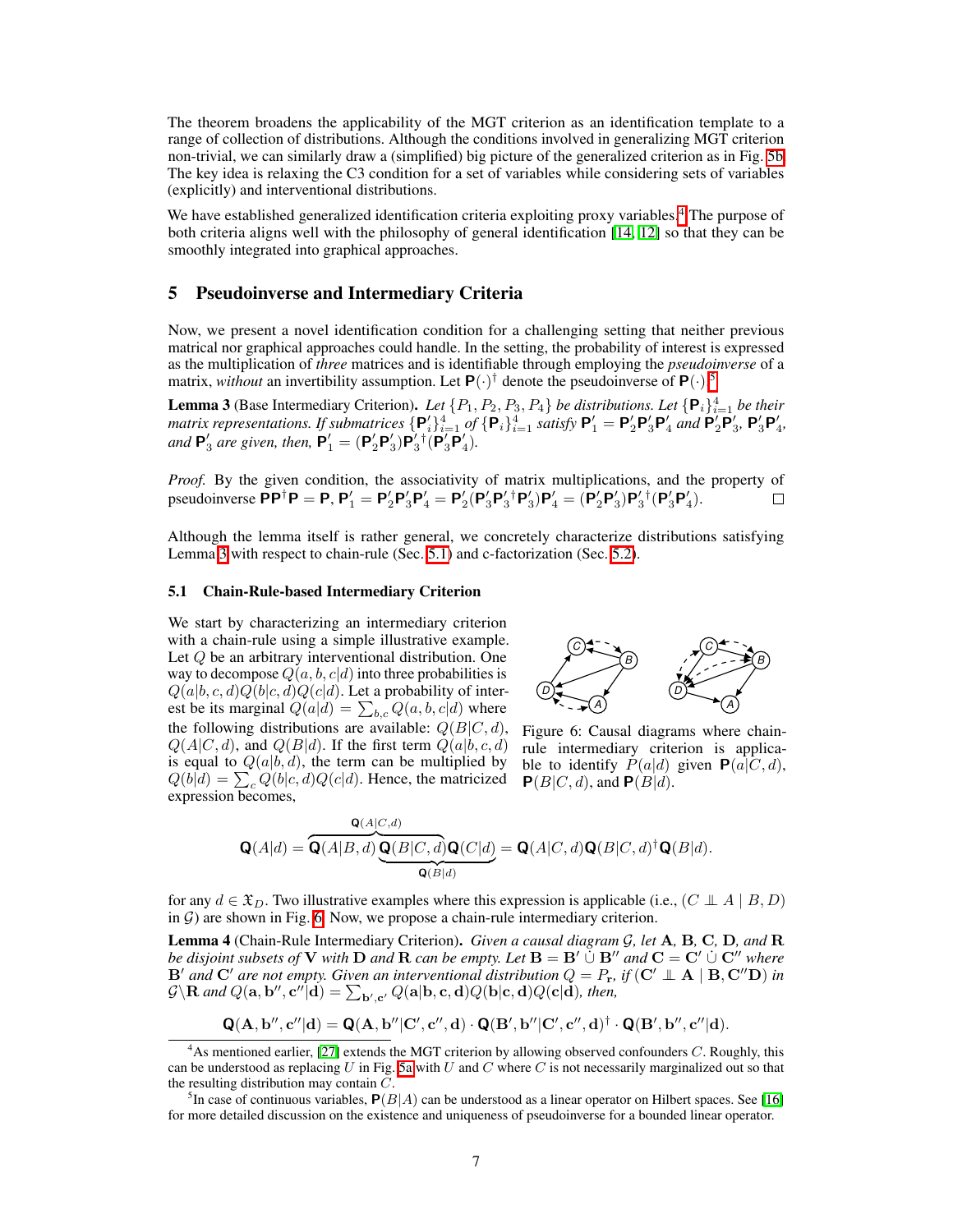Additional CI allows the criterion to return a matrix, which can then be nested into other equation.

**Corollary 1.** *Given Lemma*  $\overline{A}$  *if* ( $D \perp A$ ,  $B'' \mid C$ ) *and* ( $D \perp B \mid C$ ) *in*  $G \setminus R$ *, then* 

$$
\mathbf{Q}(\mathbf{A},\mathbf{b}'',\mathbf{c}''|\mathbf{D})=\mathbf{Q}(\mathbf{A},\mathbf{b}''|\mathbf{C}',\mathbf{c}'')\cdot\mathbf{Q}(\mathbf{B}',\mathbf{b}''|\mathbf{C}',\mathbf{c}'')^{\dagger}\cdot\mathbf{Q}(\mathbf{B}',\mathbf{b}'',\mathbf{c}''|\mathbf{D}).
$$

These results advance current knowledge of the causal or non-causal identification with fragments of information presented as conditional distributions, which is often under-studied.

#### <span id="page-7-0"></span>5.2 C-Factorization-based Intermediary Criterion

We proceed to characterize an intermediary criterion where a matrix equation corresponds to a c-factorization resulting in three factors, extending the case of a pair of factors (Lemma  $\overline{2}$ ). Concretely speaking, we are interested in the matrix form of

<span id="page-7-1"></span>
$$
P_{\mathbf{x}_{\ell}}(\mathbf{y}_{\ell}) = \sum_{\mathbf{z}, \mathbf{w}} P_{\mathbf{x}_{i}}(\mathbf{y}_{i}) P_{\mathbf{x}_{j}}(\mathbf{y}_{j}) P_{\mathbf{x}_{k}}(\mathbf{y}_{k}) = \sum_{\mathbf{z}} P_{\mathbf{x}_{i}}(\mathbf{y}_{i}) \sum_{\mathbf{w}} P_{\mathbf{x}_{j}}(\mathbf{y}_{j}) P_{\mathbf{x}_{k}}(\mathbf{y}_{k}),
$$
(4)

where  $\mathbf{Z} \subseteq \mathbf{X}_i \cap \mathbf{Y}_j$  and  $\mathbf{W} \subseteq \mathbf{X}_j \cap \mathbf{Y}_k$  are disjoint sets of variables to be marginalized (the order among the three factors is irrelevant since they are invariant up to renaming.) In addition, available distributions are of the form  $P_{\mathbf{X}_j}(\mathbf{Y}_j)$ ,  $P_{\mathbf{X}_{ij}\setminus\mathbf{Y}_{ij}}(\mathbf{Y}_{ij}\setminus\mathbf{Z})$ , and  $P_{\mathbf{X}_{jk}\setminus\mathbf{Y}_{jk}}(\mathbf{Y}_{jk}\setminus\mathbf{W})$ .

<span id="page-7-3"></span>**Theorem 3** (C-Factorization Intermediary Criterion). Let G be a causal diagram and  $Q = P_r$ . Let  $Q_{\mathbf{x}_{\ell}}(\mathbf{y}_{\ell})$  be c-factorized as Eq.  $\mathbf{A}$ . Let  $\mathbf{X}_{k}^{+}$  be a subset of  $\mathbf{X}_{k}$  excluding the rest five sets,  $\{Y_i, Y_j, Y_k, X_i, X_j\}$ *.*  $Y_i^+$  *is similarly defined. If*  $\mathbf{Z} \subseteq (\mathbf{X}_i \cap \mathbf{Y}_j) \setminus \mathbf{X}_k$  *and*  $\mathbf{W} \subseteq \mathbf{X}_j \cap \mathbf{Y}_k$ *, then*  $\mathbf{Q}_{\mathbf{x}_\ell/\mathbf{X}_k^+}(\mathbf{y}_\ell/\mathbf{Y}_i^+)$ *, a submatrix of*  $\mathbf{Q}_{\mathbf{X}_\ell}(\mathbf{Y}_\ell)$ *, becomes* 

$$
\mathbf{Q}_{\mathbf{x}_{\ell}/\mathbf{X}_{k}^{+}}(\mathbf{y}_{\ell}/\mathbf{Y}_{i}^{+})=\mathbf{Q}_{(\mathbf{x}_{ij}\backslash\mathbf{y}_{ij})/\mathbf{W}}((\mathbf{y}_{ij}\backslash\mathbf{Z})/\mathbf{Y}_{i}^{+})\cdot\mathbf{Q}_{\mathbf{x}_{j}/\mathbf{W}}(\mathbf{y}_{j}/\mathbf{Z})^{\dagger}\cdot\mathbf{Q}_{(\mathbf{x}_{jk}\backslash\mathbf{y}_{jk})/\mathbf{X}_{k}^{+}}((\mathbf{y}_{jk}\backslash\mathbf{W})/\mathbf{Z}).
$$

The theorem imposes an additional constraint that  $Z$  should be disjoint to  $X_k$  compared to naively interpreting the three-matrix multiplication as two individual matrix multiplications as seen in Lemma  $\overline{2}$  (we depict the sophisticated set relationships among W, Xs, Ys, and Z in Appendix  $\overline{D}$ [\[13\]](#page-10-12).) Briefly speaking, given that the summation over W is nested (Eq. [\(4\)](#page-7-1)),  $(X_j \cup Y_j)$  W is fixed along with  $Y_j \cap X_k$ . Thus,  $X_i \cap Y_j \cap X_k$  can't be part of Z. In other words, the constraints imposed in the original expression asymmetrically affect what  $Z$  can be but not what  $W$  can be.

The implication of this result is immediate. It was previously unknown whether the identification procedures by Lee and Bareinboim [\[12\]](#page-10-7) (GID-PO) and Lee and Shpitser [\[11\]](#page-10-8) (Lemma 3 and 6) taking marginal and interventional are complete. Now, we show a negative result.

<span id="page-7-4"></span>Proposition 1. *GID-PO [\[12\]](#page-10-7) and Lemma 3 and 6 [\[11\]](#page-10-8) are not complete.*

*Proof.* Consider a causal graph  $X \to A \to B \to Y$  and distributions  $P(X, B)$ ,  $P(A, B)$ , and  $P(A, Y)$ ,  $P_x(y)$  is identified as  $P(y|A)P(B|A)^{\dagger}P(B|x)$ , which is not solvable by [[2][[1]].  $P(A, Y)$ .  $P_x(y)$  is identified as  $P(y|A)P(B|A)^{\dagger}P(B|x)$ , which is not solvable by [\[12,](#page-10-7) [11\]](#page-10-8).

In this section, we developed novel intermediary criteria by characterizing both chain-rule and cfactorization with respect to matrix multiplications of three matrices exploiting the pseudoinverse, which has never been employed in the context of causal identification to the best of our knowledge.

## <span id="page-7-5"></span>6 A Unifying Causal Identification Algorithm

We present a causal identification algorithm  $ID-ME$  (Alg.  $\overline{I}$ ) taking a collection of marginal, conditional, and interventional distributions D and causal graph *G*. [6](#page-7-2) The algorithm integrates different approaches such as generalized proxy-variable based criteria ( $\overline{\text{Sec.} |A|}$  and  $\overline{\text{[8]}}$ ,  $\overline{\text{[10]}}$ , intermediary criteria (Sec.  $\overline{5}$ ), and factorization approaches  $\overline{23}$ ,  $\overline{14}$ ,  $\overline{12}$ ,  $\overline{11}$ .

Taking a causal query  $P_x(y)$ , causal graph  $\mathcal{G}$ , and distributions  $\mathbb{D}$ , it refines the given query by removing redundant interventions based on Rule 3 of do-calculus, i.e.,  $P_x(y) = P_{x'}(y)$  for a

<span id="page-7-2"></span><sup>&</sup>lt;sup>6</sup>We omit some details on whether some variables are fixed (e.g.,  $P_a(B)$  versus  $P_A(B)$ ). Without loss of generality, every distribution contains no redundant conditions and interventions, which can be obtained through repeatedly applying rules of do-calculus.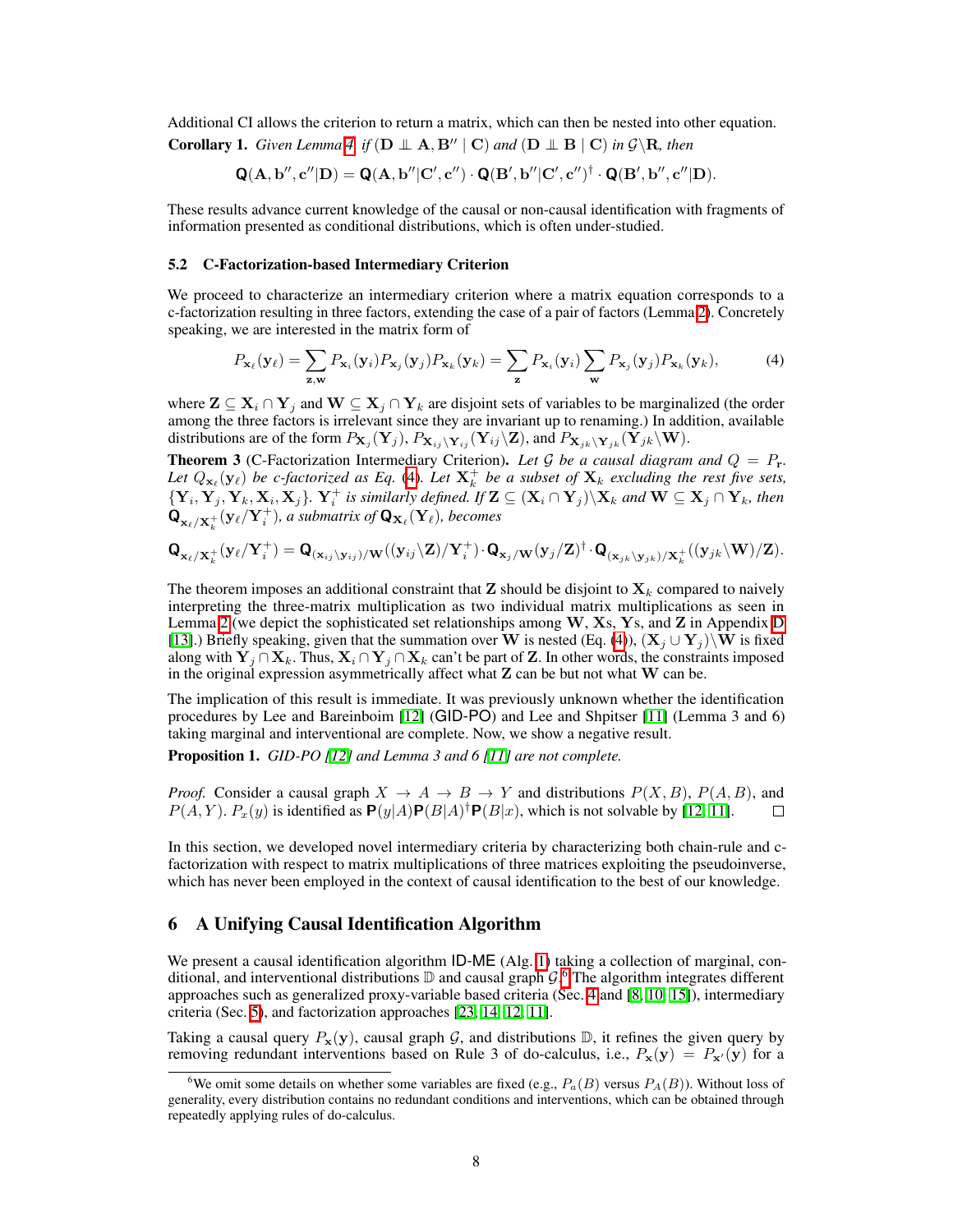#### <span id="page-8-0"></span>Algorithm 1 ID-ME

|     | 1: function ID-ME(x, y, $\mathcal{G}, \mathbb{D}$ )                                                                                                                                                                                         |
|-----|---------------------------------------------------------------------------------------------------------------------------------------------------------------------------------------------------------------------------------------------|
|     | <b>Input:</b> x, y value assignments for a query $P_x(y)$ ; G a causal diagram; D a collection of distributions                                                                                                                             |
|     | <b>Output:</b> a formula for $P_x(y)$ made with $D$ or FAIL.                                                                                                                                                                                |
| 2:  | $\mathbf{X}, \mathcal{G}' \leftarrow \text{an}^{\mathcal{G}_{\overline{\mathbf{X}}}}(\mathbf{Y}) \cap \mathbf{X}, \mathcal{G}[\text{An}^{\mathcal{G}}(\mathbf{Y})]$                                                                         |
| 3:  | $\mathbb{D} \leftarrow$ expand(G, $\mathbb{D}$ ) unless $\mathbb{D}$ is unconditional                                                                                                                                                       |
| 4:  | $\mathbb{F}^+ \leftarrow \mathbb{F}_{\mathcal{G}'}$ if $\mathbb D$ is unconditional and nonmarginal else $\bigcup \{\mathbb{F}_{\mathcal{G}'(\mathbf{V}')} \mid \mathbf{X} \cup \mathbf{Y} \subseteq \mathbf{V}' \subseteq \mathbf{V}\}\$   |
| 5:  | $\mathbb{F}', \mathbb{F}'' \leftarrow$ empty dictionary, $\mathbb{F}^+$                                                                                                                                                                     |
| 6:  | for all $P_{\mathbf{X}_i}(\mathbf{Y}_i) \in \mathbb{F}''$ and $\{P_{\mathbf{Z}}(\mathbf{V}'   \mathbf{T}) \in \mathbb{D} \mid \mathbf{Y}_i \subseteq \mathbf{V}', \mathbf{X}_i \subseteq \mathbf{Z} \cup \mathbf{V}' \cup \mathbf{T}\}\$ do |
| 7:  | update $\mathbb{F}', \mathbb{F}''$ with ID-RC( $P_{\mathbf{X}_i}(\mathbf{Y}_i), \mathcal{G}', P_{\mathbf{Z}}(\mathbf{V}' \mathbf{T}))$                                                                                                      |
| 8:  | for all $P_{\mathbf{X}_i}(\mathbf{Y}_i) \in \mathbb{F}''$ do update $\mathbb{F}', \mathbb{F}''$ with PROXY $(P_{\mathbf{X}_i}(\mathbf{Y}_i), \mathcal{G}, \mathbb{D} \cup \mathbb{F}')$                                                     |
| 9:  | <b>repeat</b> update $\mathbb{F}'$ , $\mathbb{F}''$ with $CF\text{-}INT(G', \mathbb{F}', \mathbb{F}'')$ and $CF\text{-}INV(G', \mathbb{F}', \mathbb{F}'')$ until $\mathbb{F}'$ not changed                                                  |
| 10: | return exact-cover( $\mathcal{G}', P_{\mathbf{x}}(\mathbf{y}), \mathbb{F}'$ )                                                                                                                                                               |

minimal subset  $X' \subseteq X$ . Further,  $G'$  a copy of causal graph is obtained through pruning  $G$  only to the ancestors of **Y**. However, note that the original  $\mathcal{G}$  is kept intact to be used in the proxy criteria later where proxies can be non-ancestors of Y, e.g., Fig.  $\overline{[1b]}$ . Then, the algorithm proceeds the following three parts: 1) expanding the given distributions  $\mathbb{D}$ ; 2) c-factorizing the query  $P_x(y)$  and identifying each factor; and 3) combining identified c-factors  $\mathbb{F}'$  to elicit the causal query.

First, the algorithm *expands* the given distributions (expand in Line 3). A given conditional distribution  $P_{\mathbf{Z}}(\mathbf{V}'|\mathbf{T})$  can be understood as a distribution  $P_{\mathbf{Z}}(\mathbf{V}')$  under a selection bias, which might hinder identification of a c-factor. By multiplying another distribution equal to, e.g.,  $P_Z(\mathbf{T}''|\mathbf{T}')$ , we can obtain a distribution with more outcome and less bias,  $P_{\mathbf{Z}}(\mathbf{V}', \mathbf{T}'' | \mathbf{T}')$ . Chain rule closure [\[11\]](#page-10-8) describes a state of a set of distributions where no new distribution with a smaller condition can be added to the collection. Function expand contains a procedure for chain rule closure along with chain-rule matrix inversion (Lemma  $\Pi$ ) and chain-rule intermediary criterion (Lemma  $\Xi$ ), enjoying the matrical approach especially relevant to conditional distributions.

The next part enumerates c-factors (Line 4) and attempts to identify every c-factor based on available distributions (Lines 5–8). An algorithm for identifying a c-factor given a *single* unconditional and non-marginal distribution has been thoroughly studied (e.g., Identify  $[29]$  and ID  $[23]$ ), and is a building block for general identification  $\sqrt{2}$ ,  $\sqrt{14}$ . Dealing with a marginal or conditional distribution, one should consider (i) whether the condition in the conditional distribution in  $\mathbb D$  can be negligible with respect to identifying the c-factor or (ii) whether matrix equations can be utilized (e.g., simple inverse or generalized proxy criteria). ID-RC (Line 7) is an identification module modified to handle a conditional distribution  $[4, 11]$  $[4, 11]$ , and PROXY (Line 8) refers to generalized proxy criteria.

The last part (Lines 9–10) attempts to map the identified c-factors to the causal effect  $P_x(y)$ . Once a subset of c-factors are identified from the previous step, the algorithm proceeds to examine whether some of the unidentified factors in  $\mathbb{F}^{\prime\prime}$  can be further inferred from the individually identified factors  $\mathbb{F}'$ , i.e., whether a simple inverse (CF-INV implementing Lemma $2$ ) or the intermediary criterion over c-factors (CF-INT implementing Thm.  $\overline{3}$ ) can be invoked (Line 9). Then, we finally elicit a causal effect if a valid combination of identified c-factors exists (exact-cover in Line 10 checking Eq.  $(\overline{2})$ ).

The algorithm coherently integrates existing methods and the newly developed machinery in the previous sections. Whenever ID-ME returns a formula, evaluation of the formula leads to the quantity *P*x(y). Further, ID-ME *strictly* subsumes the union of aforementioned methods in a way that not only returns it a formula whenever some of the methods returns one given the same problem instance but also it can output novel formulae for the problems that cannot be answered by any of them as demonstrated through examples and by Prop. <sup>1</sup>.

Theorem 4. *ID-ME is sound.*

**Theorem 5.** *ID-ME strictly subsumes proxy criteria*  $\sqrt{8}$  $\sqrt{5}$ *, GID(-PO)*  $\sqrt{14}$  $\sqrt{12}$ *, mID, or eID*  $\sqrt{11}$ *l*.

Finally, we discuss the time complexity of ID-ME through examining the complexity of algorithms concerning a subset of problem instances ID-ME can handle. First, the state of the art identification conditions with distributions marginal, experimental, but unconditional  $[12, 11]$  $[12, 11]$  $[12, 11]$  involve finding a latent projection where the corresponding set of c-factors are all identified. It is conjectured that it requires time exponential in *|*V*|* [\[12\]](#page-10-7). Next, dealing with conditional distributions through expanding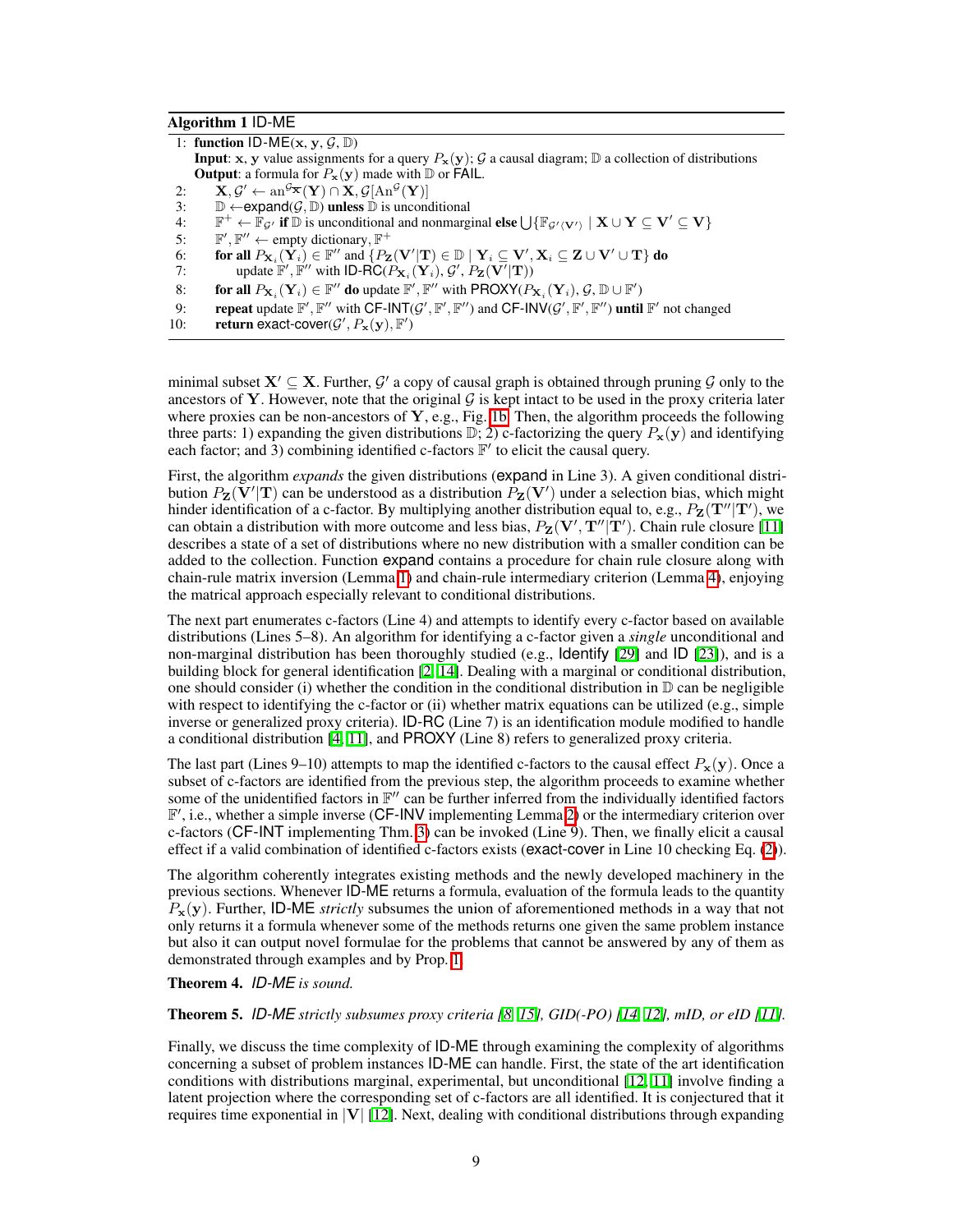them takes time exponential in  $|V|$  (e.g., chain rule closure  $|11|$ ). As a result the algorithm generally runs in time exponential in *|*V*|*, which we speculate that this complexity reflects a fundamental trade off between expressive power and tractability within causal inference, as already observed in  $[12, 11]$  $[12, 11]$ .

# 7 Conclusion

In this paper, we studied the use of matrix equations in causal identification given general distributions. In particular, we characterized matrix equations made of distributions driven by graphical constraints, deepening our understanding on algebraic constraints imposed by the graph (Lemmas  $\overline{1}$  and  $\overline{2}$  in Sec. [3\)](#page-2-0). We generalized proxy-based identification methods to cover a broad spectrum of problem instances beyond the identification problems with an observation study and optional external study (Thms  $\Pi$  and  $\Pi$  in Sec.  $\Pi$ ). We developed novel intermediary criteria that identify a query by utilizing the pseudoinverse of the center matrix within the multiplication of three matrices (Lemma  $\overline{A}$  and Thm.  $\overline{3}$  in Sec.  $\overline{5}$ ). Finally, we provide a causal identification algorithm (Alg.  $\Pi$  in Sec.  $\overline{6}$ ) integrating several existing identification results to produce an identification formula for a causal query given a causal graph and distributions that can be marginal, experimental, and conditional harnessing the power of matrix equations and (pseudo)inverses. As a future research direction, it will be crucial to devise a statistically efficient estimator for identification formulae involving matrix inversion.

### Acknowledgments and Disclosure of Funding

Sanghack Lee was supported by the New Faculty Startup Fund from Seoul National University. Elias Bareinboim was supported in part by funding from the NSF, Amazon, JP Morgan, and The Alfred P. Sloan Foundation.

#### References

- <span id="page-9-8"></span>[1] S. Banerjee and A. Roy. *Linear Algebra and Matrix Analysis for Statistics*. Boca Raton: Taylor & Francis, 2014.
- <span id="page-9-2"></span>[2] E. Bareinboim and J. Pearl. Causal inference by surrogate experiments: *z*-identifiability. In N. de Freitas and K. Murphy, editors, *Proceedings of the Twenty-Eighth Conference on Uncertainty in Artificial Intelligence*, pages 113–120, Corvallis, OR, 2012. AUAI Press.
- <span id="page-9-0"></span>[3] E. Bareinboim and J. Pearl. Causal inference and the data-fusion problem. *Proceedings of the National Academy of Sciences*, 113:7345–7352, 2016.
- <span id="page-9-9"></span>[4] E. Bareinboim and J. Tian. Recovering causal effects from selection bias. In S. Koenig and B. Bonet, editors, *Proceedings of the 29th AAAI Conference on Artificial Intelligence*, pages 3475–3481, Palo Alto, CA, 2015. AAAI Press.
- <span id="page-9-3"></span>[5] R. Carroll, D. Ruppert, L. Stefanski, and C. Crainiceanu. *Measurement Error in Nonlinear Models: A Modern Perspective*. Boca Raton: Chapman & Hall/CRC, 2nd edition, 2006.
- <span id="page-9-6"></span>[6] O. Dukes, I. Shpitser, and E. J. T. Tchetgen. Proximal mediation analysis, 2021. arXiv:2109.11904.
- <span id="page-9-7"></span>[7] D. Geiger, T. Verma, and J. Pearl. Identifying independence in Bayesian networks. In *Networks*, volume 20, pages 507–534. John Wiley, Sussex, England, 1990.
- <span id="page-9-4"></span>[8] S. Greenland and T. Lash. Bias analysis. In K. Rothman, S. Greenland, and T. Lash, editors, *Modern Epidemiology*, pages 345–380. Lippincott Williams & Wilkins, Philadelphia, PA, 3rd edition, 2008.
- <span id="page-9-1"></span>[9] Y. Huang and M. Valtorta. Pearl's calculus of intervention is complete. In R. Dechter and T. Richardson, editors, *Proceedings of the Twenty-Second Conference on Uncertainty in Artificial Intelligence (UAI 2006)*, pages 217–224. AUAI Press, Corvallis, OR, 2006.
- <span id="page-9-5"></span>[10] M. Kuroki and J. Pearl. Measurement bias and effect restoration in causal inference. *Biometrika*, 101:423–437, 2014.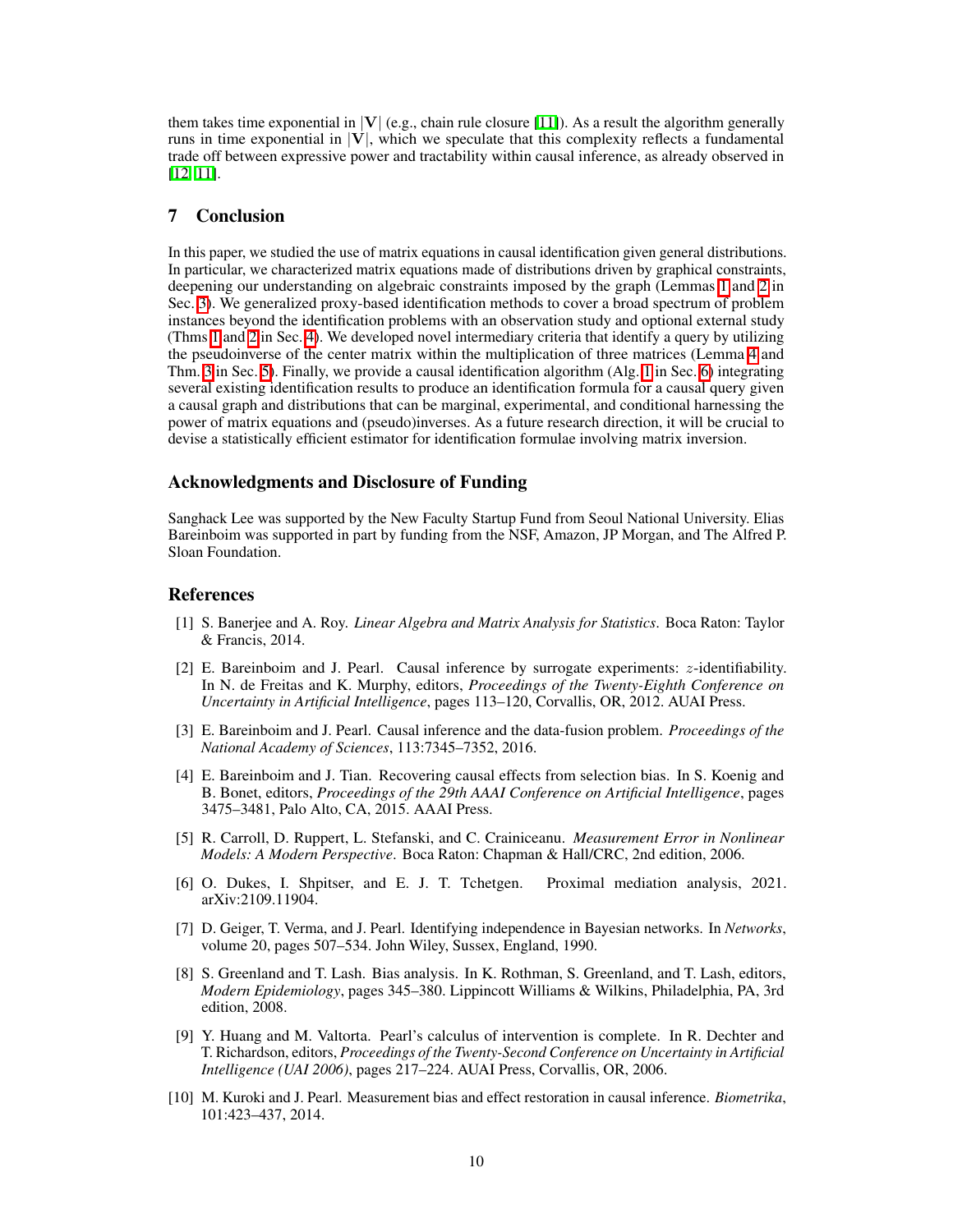- <span id="page-10-8"></span>[11] J. J. R. Lee and I. Shpitser. Identification methods with arbitrary interventional distributions as inputs, 2020. arXiv:2004.01157.
- <span id="page-10-7"></span>[12] S. Lee and E. Bareinboim. Causal effect identifiability under partial-observability. In *Proceedings of the 37th International Conference on Machine Learning*, volume 119. PMLR, 2020.
- <span id="page-10-12"></span>[13] S. Lee and E. Bareinboim. Causal identification with matrix equations. Technical Report R-70, Columbia Causal Artificial Intelligence Lab, Department of Computer Science, Columbia University, 2021.
- <span id="page-10-6"></span>[14] S. Lee, J. D. Correa, and E. Bareinboim. General identifiability with arbitrary surrogate experiments. In *Proceedings of the Thirty-Fifth Conference Annual Conference on Uncertainty in Artificial Intelligence*, Corvallis, OR, 2019. AUAI Press.
- <span id="page-10-9"></span>[15] W. Miao, Z. Geng, and E. J. Tchetgen Tchetgen. Identifying causal effects with proxy variables of an unmeasured confounder. *Biometrika*, 105(4):987–993, 08 2018. ISSN 0006-3444.
- <span id="page-10-15"></span>[16] M. Z. Nashed. Generalized inverses, normal solvability, and iteration for singular operator equations. In L. B. Rall, editor, *Nonlinear Functional Analysis and Applications*, pages 311 – 359. Academic Press, 1971.
- [17] J. Pearl. *Probabilistic Reasoning in Intelligent Systems*. Morgan Kaufmann, San Mateo, CA, 1988.
- <span id="page-10-3"></span>[18] J. Pearl. Causal diagrams for empirical research. *Biometrika*, 82(4):669–688, 1995.
- <span id="page-10-0"></span>[19] J. Pearl. *Causality: Models, Reasoning, and Inference*. Cambridge University Press, New York, 2000.
- <span id="page-10-2"></span>[20] J. Pearl and D. Mackenzie. *The Book of Why: The New Science of Cause and Effect*. Basic Books, 2018.
- [21] I. Shpitser. Appendum to "on the validity of covariate adjustment for estimating causal effects". 2012.
- [22] I. Shpitser and J. Pearl. Identification of joint interventional distributions in recursive semi-Markovian causal models. In *Proceedings of The Twenty-First National Conference on Artificial Intelligence*, pages 1219–1226. AAAI Press, 2006.
- <span id="page-10-5"></span>[23] I. Shpitser and J. Pearl. Identification of joint interventional distributions in recursive semi-Markovian causal models. In *Proceedings of the Twenty-First National Conference on Artificial Intelligence (AAAI 2006)*, pages 1219–1226. AAAI Press, Menlo Park, CA, 2006.
- <span id="page-10-13"></span>[24] I. Shpitser, T. VanderWeele, and J. Robins. On the validity of covariate adjustment for estimating causal effects. In *Proceedings of the Twenty-Sixth Conference on Uncertainty in Artificial Intelligence*, pages 527–536. AUAI, Corvallis, OR, 2010.
- <span id="page-10-10"></span>[25] I. Shpitser, Z. Wood-Doughty, and E. J. T. Tchetgen. The proximal id algorithm, 2021. arXiv:2108.06818.
- <span id="page-10-1"></span>[26] P. Spirtes, C. N. Glymour, and R. Scheines. *Causation, prediction, and search*. MIT press, 2000.
- <span id="page-10-11"></span>[27] E. J. T. Tchetgen, A. Ying, Y. Cui, X. Shi, and W. Miao. An introduction to proximal causal learning, 2020. arXiv:2009.10982.
- <span id="page-10-14"></span>[28] J. Tian. *Studies in Causal Reasoning and Learning*. PhD thesis, Computer Science Department, University of California, Los Angeles, CA, November 2002.
- <span id="page-10-4"></span>[29] J. Tian and J. Pearl. A general identification condition for causal effects. In *Proceedings of the Eighteenth National Conference on Artificial Intelligence (AAAI 2002)*, pages 567–573, Menlo Park, CA, 2002. AAAI Press/The MIT Press.